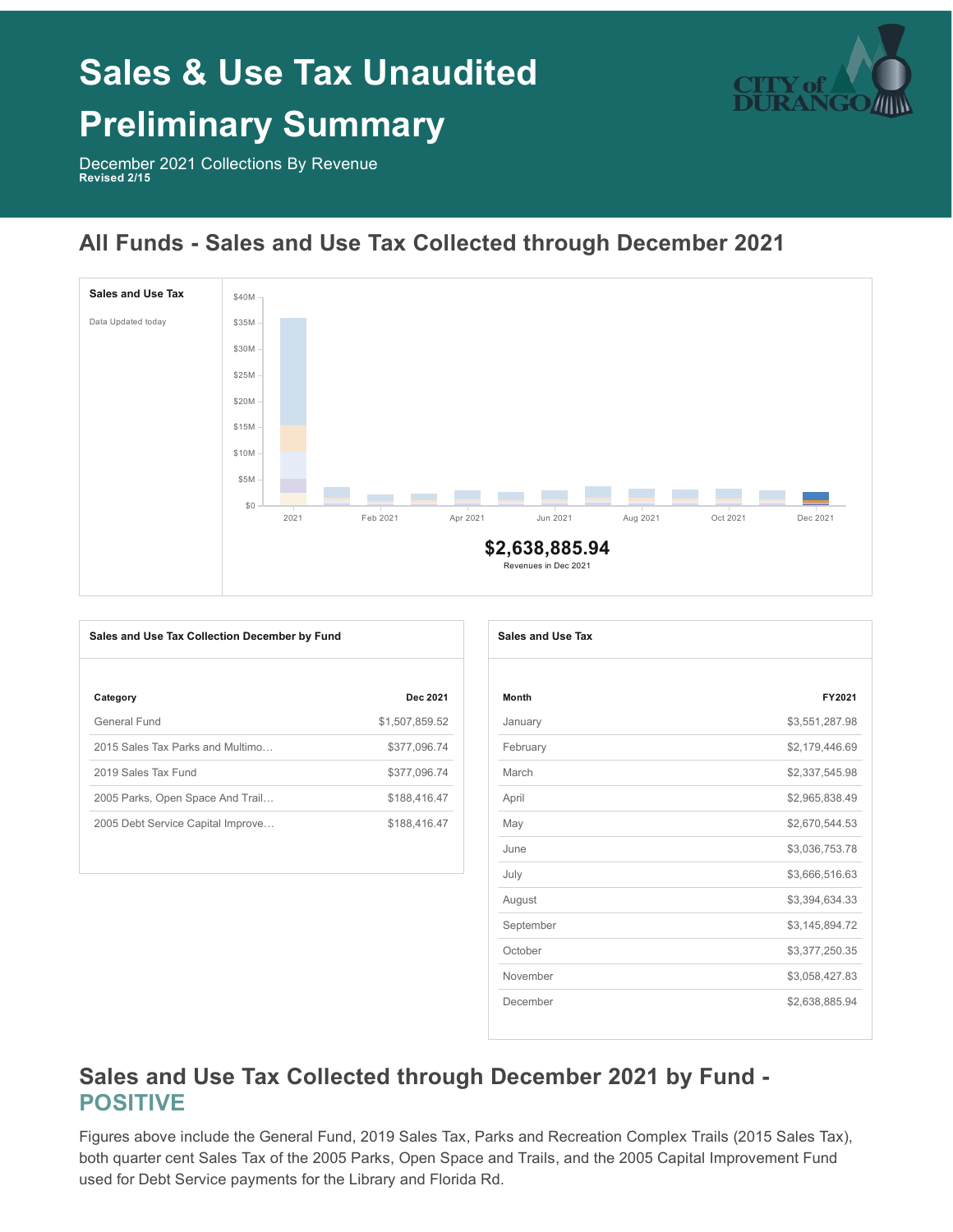Cumulative through 2021:

- Historical collections 96% of budget, or approximately \$27.7 Million.
- Current collections at 124% of budget or approximately \$36 Million.
- Variance is ahead 29% or approximately \$8.3 Million.
- Hardware & Lumber, Grocery & Drug, Restaurants & Taverns, and Misc. Retail Department Stores, continue to drive up the total Sales Tax Collections actuals through November.



#### **General Fund - POSITIVE**

Cumulative through December 2021:

- Historical collections are 96% or approximately \$15.8 Million of total budgeted revenues.
- Currently collections are at 124% collected or approximately \$20.6 Million.
- Variance is ahead 29% or \$4.7 Million.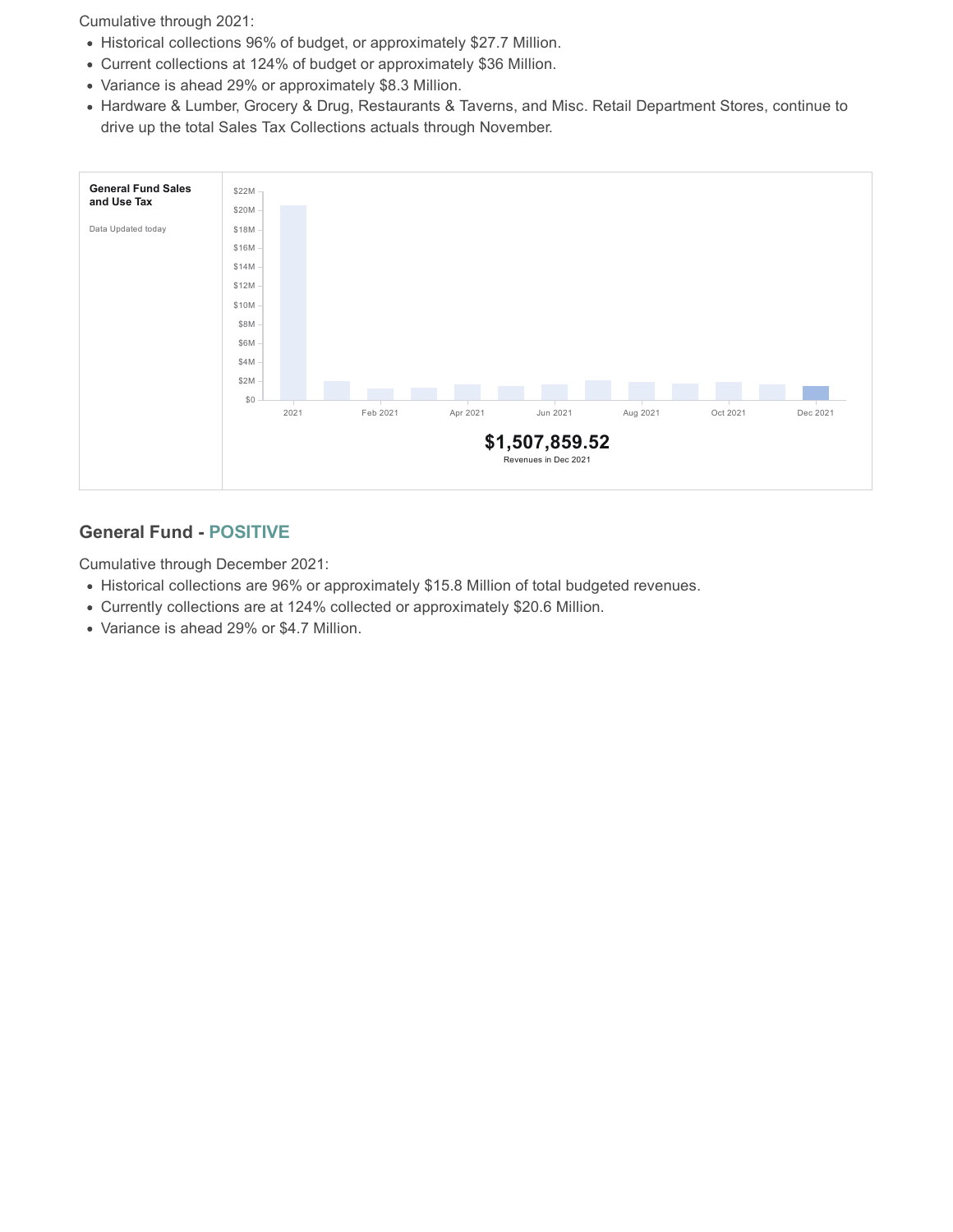

#### **2019 Sales Tax Streets - POSITIVE 2015 Parks and Multimodal -**

The purposes of this one half cent tax is funding the construction, operation and maintenance of streets, alleys, curbs, gutters, sidewalks and related street improvements with proposed expenditures being first submitted to a citizen advisory board for a recommendation to city council.

The revenue collections mirror the general fund percent collected.



The purpose of this quarter cent sales and use tax is to finance the preservation, acquisition, and maintenance of natural lands including, but not limited to, land to preserve water quality in rivers and streams, wildlife habitat, land for hiking and biking, and the creation and maintenance of parks and trails with all program expenditures being first submitted to a citizen advisory board for a recommendation to the City Council.

\$6M \$5M \$4M \$3M \$2M \$1M **Contract** \$0 2021 Mar 2021 Jun 2021 Sep 2021 Dec 2021 **\$377,096.74** Revenues in Dec 2021

## **POSITIVE**

The purposes of this one half cent sales and use tax is to fund the costs of the construction, operations, or maintenance of recreation facilities, parks, trails, pedestrian and bicycle improvements, maintenance facilities used by the Parks and Recreation Department, and the urban forest; with all expenditure based on the recommendations of a citizens advisory board to the City Council.

The revenue collections mirror the general fund percent collected.



#### **2005 POST - POSITIVE 2005 Debt Service - POSTIVE**

The purpose of this quarter cent sales and use tax is to finance the capital improvements, including but not limited to, a new library and road, sidewalk and associated improvements to enhance driver, pedestrian and bicycle safety.

The revenue collections mirror the general fund percent collected.

The revenue collections mirror the general fund percent collected.